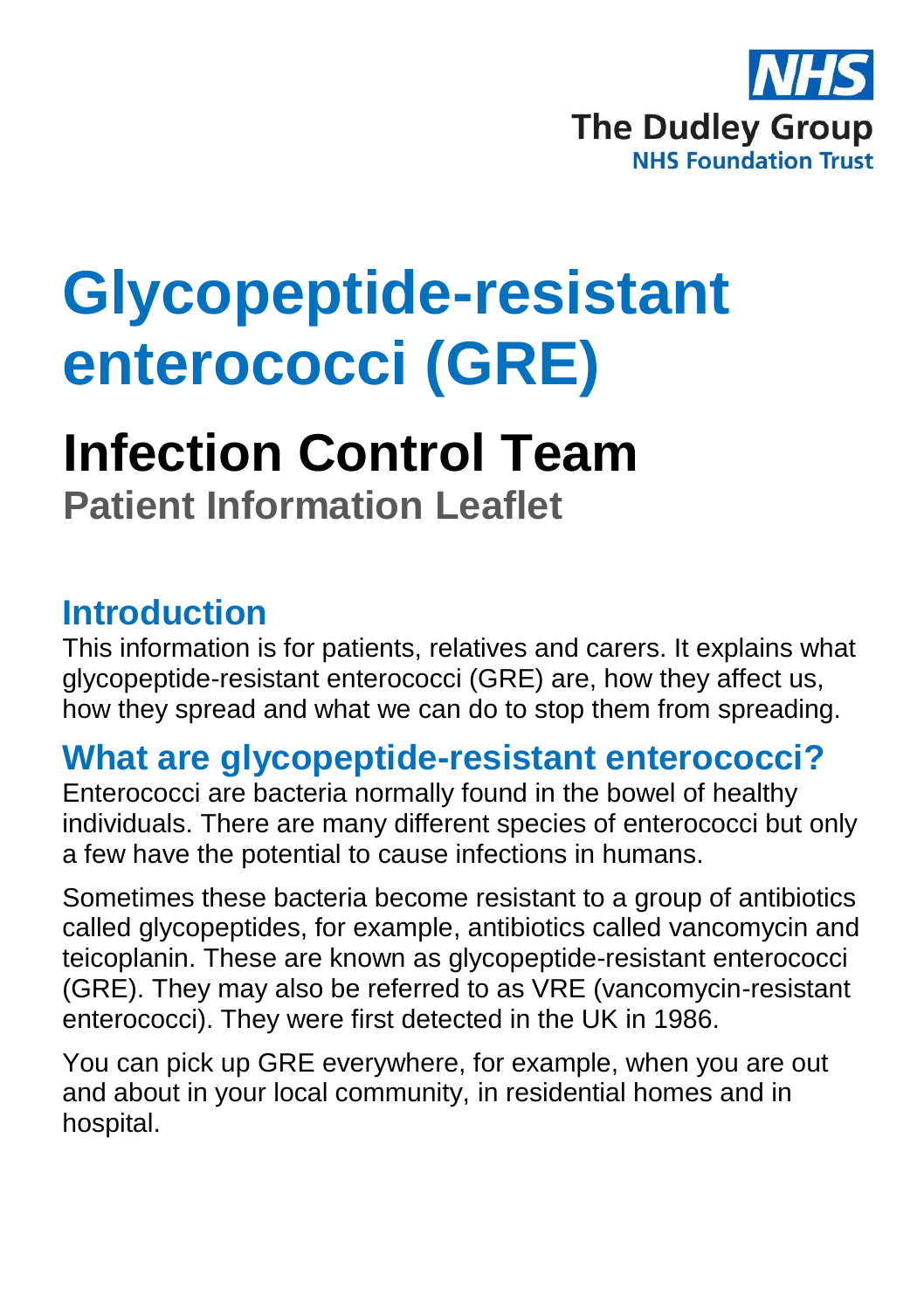## **What infections can be caused by GRE?**

GRE may exist in your body but not cause any harm. This is called colonisation and often persists for months, and sometimes for years.

The most frequent site of colonisation is the large bowel. Other sites that become colonised include the throat, skin and vagina. GRE can cause the following infections:

- Wound infections
- Blood poisoning (known medically as bacteraemia)
- Urinary tract infections
- Infections of the abdomen and pelvis

# **Who gets GRE?**

You are more likely to become colonised or infected with GRE if you:

- Have a serious illness which affects your body's ability to fight infection.
- Spend long periods of time in hospital.
- Have been taking antibiotics for a long time.
- Have had medical devices such as urinary catheters which have been in place for a long time.
- Have had surgical procedures such as abdominal or chest surgery.

## **How is GRE spread?**

- GRE can be spread between patients and healthcare workers from contaminated hands, equipment and surfaces.
- The GRE bacteria that you normally have in your gut can spread to other areas of the body where it is not normally found.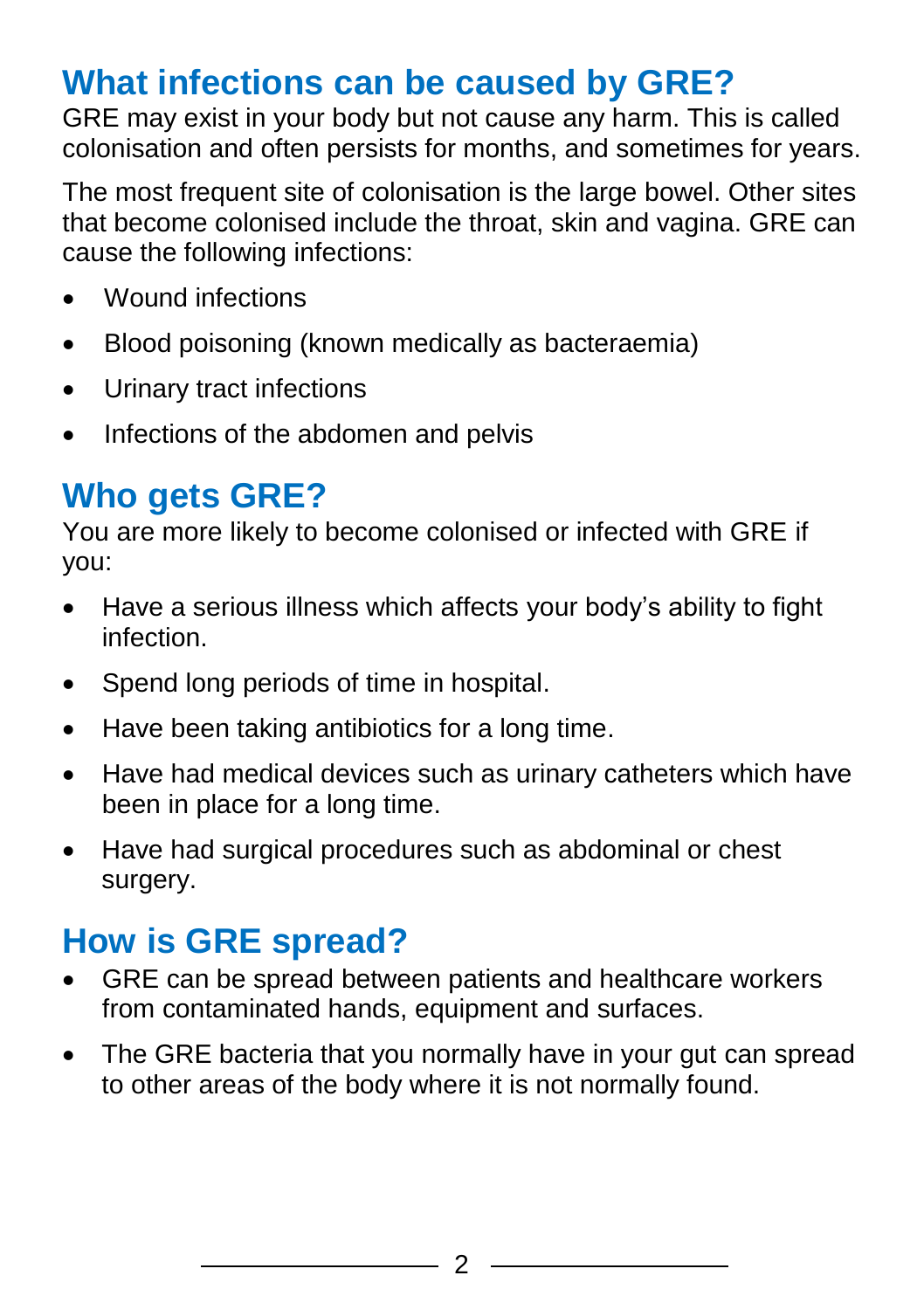#### **How do I know I have GRE?**

To test if you have GRE, we will take a swab test of a wound and/or a stool (faeces), urine or blood sample. The swabs or samples are sent specifically for GRE screening in the microbiology laboratory to confirm if the bacteria are present. We do not routinely test all patients for GRE.

# **Can it be treated?**

Treatment is not always necessary but if you need treatment, your doctor will discuss this with you. This may include antibiotics.

# **What happens if I have GRE?**

If you are in hospital, you may need to be nursed in a single room on your own to prevent it from spreading to other people. Staff will wear an apron and gloves when providing you with care. Everyone entering or leaving your room must wash their hands with soap and water or disinfect them with hand sanitiser.

#### **Will GRE affect treatment of my original condition?**

No. Your treatment in hospital will carry on as usual.

#### **Will my visitors get GRE?**

GRE does not normally affect healthy individuals. Your visitors must wash their hands with soap and water before entering or leaving your room.

## **Will I have to stay in hospital longer?**

No. If you are medically fit and can go home, you will be able to leave hospital. You will be able to carry on with life as normal. We will notify your GP.